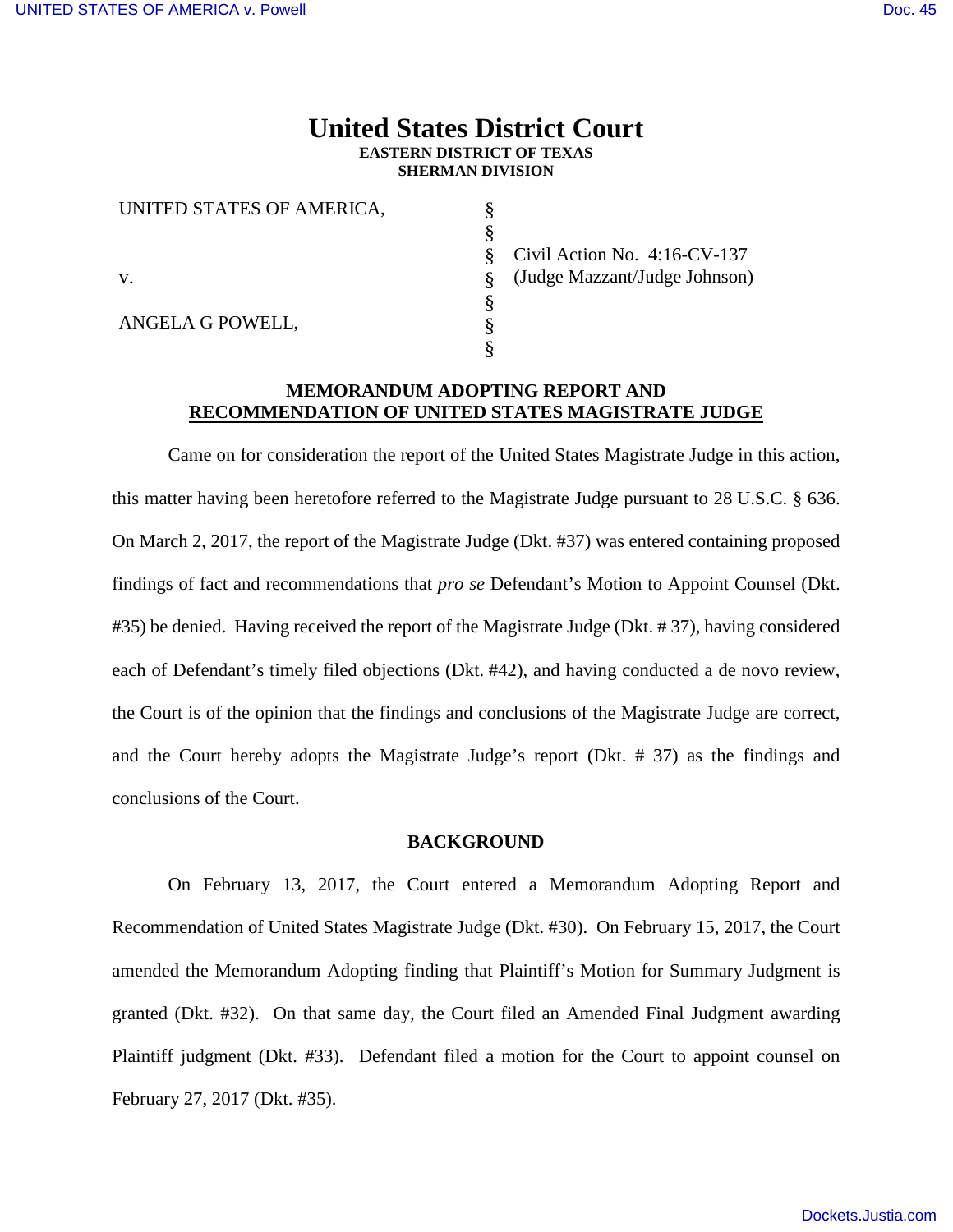### **ANALYSIS**

The Magistrate Judge recommended Defendant's motion be denied because Defendant filed her motion after the Court entered a final judgment and because Defendant failed to give authority for any basis as to why the Court should appoint her counsel (Dkt. #37 at 1). Instead, Defendant merely states that counsel is "necessary to ensure a defendant's fundamental rights are not unfairly compromised or that [the defendant is] denied due processes." *Id.*

Defendant objects that she sent her motion before any ruling or amended report was made and filed (Dkt. #42 at 2). Even if the Court would have received the motion before the Court entered final judgment, however, Defendant has no right to the automatic appointment of counsel. *See Hall v. Menzina*, 24 F.3d 239, 239 (5th Cir. 1994) (citing *Ulmer v. Chancellor*, 691 F.2d 209, 212 (5th Cir. 1982)). The appointment of counsel is unnecessary unless a case presents "exceptional circumstances." *See Menzina*, 24 F.3d at 239 (citing *Ulmer*, 691 F.2d at 212-13). Defendant has not made the required showing that appointment of counsel is necessary because: (1) the issues of her case are complex; and (2) she is unable to represent herself adequately. *See Menzina*, 24 F.3d at 239 (citing *Hulsey v. Texas*, 929 F.2d 168, 172 (5th Cir. 1991)). Although the Court is sympathetic for Defendant's health issues, which Defendant describes as major depressive disorder and anxiety (Dkt. #42), this is not an adequate basis for the Court to appoint counsel at this stage in the case.

#### **CONCLUSION**

Having received the report of the United States Magistrate Judge, having considered each of Defendant's timely filed objections (Dkt. #42), and having conducted a de novo review, the Court is of the opinion that the findings and conclusions of the Magistrate Judge are correct and adopts the Magistrate Judge's report (Dkt. #37) as the findings and conclusions of the Court.